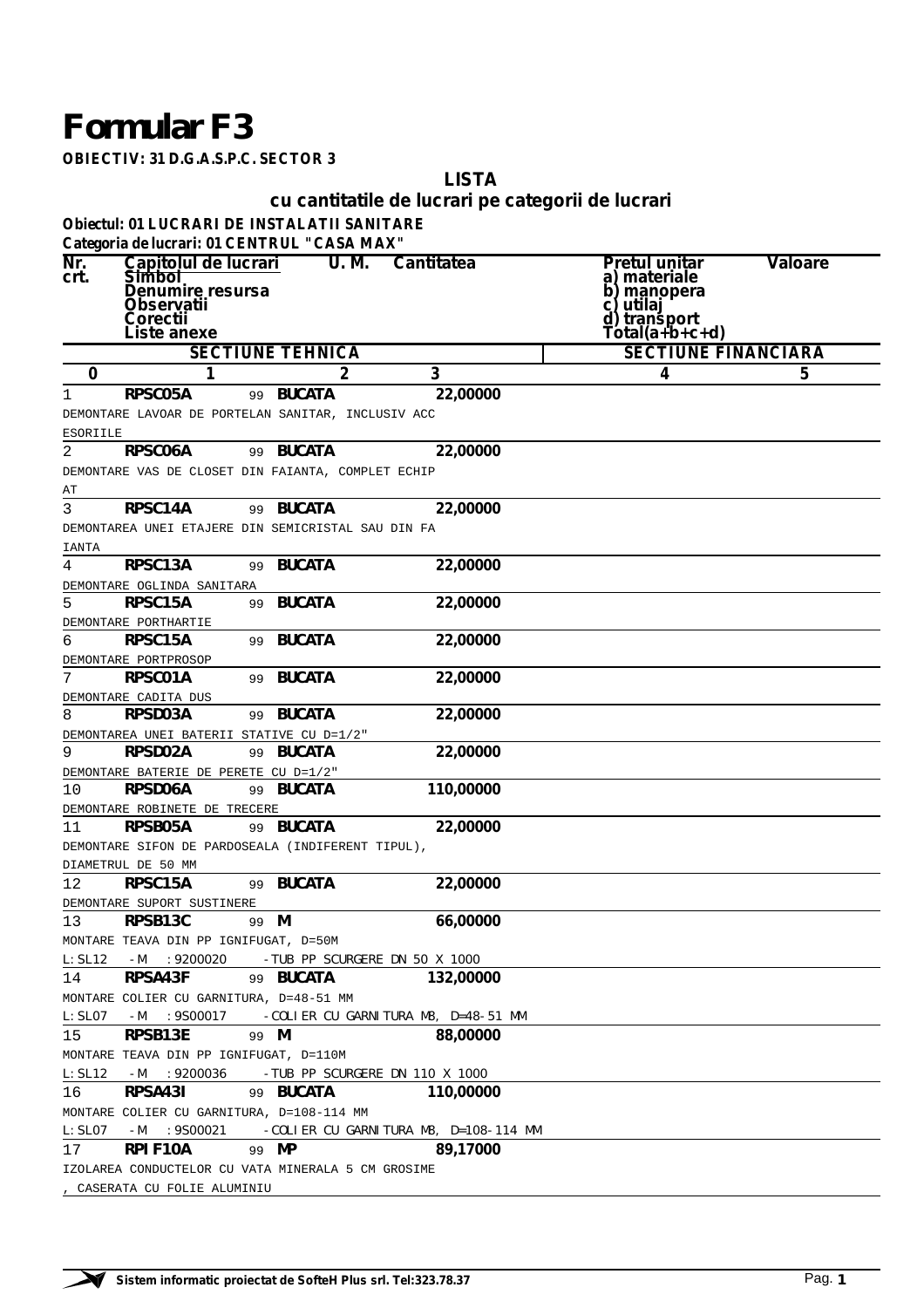| Executant 2021        | Obiectiv <sub>31</sub>             | Obi01                                               | $\textit{Gate}$ 01                                                      |             |   |
|-----------------------|------------------------------------|-----------------------------------------------------|-------------------------------------------------------------------------|-------------|---|
| $\bf{0}$              | 1                                  | 2                                                   | 3                                                                       | 4           | 5 |
| 18                    | RPSB14C                            | 99 <b>BUCATA</b>                                    | 110,00000                                                               |             |   |
|                       |                                    | MONTARE PIESE DE LEGATURA, COT PP IGNIFUGAT, D= 50  |                                                                         |             |   |
| MM / 45°              |                                    |                                                     |                                                                         |             |   |
|                       |                                    |                                                     |                                                                         |             |   |
|                       |                                    | $L: SL13A$ -M :9200114 -COT PP SCURGERE DN 50 / 45° | 22,00000                                                                |             |   |
| 19                    | RPSB14C                            | 99 BUCATA                                           |                                                                         |             |   |
|                       |                                    | MONTARE PIESE DE LEGATURA, REDUCTIE PP IGNIFUGAT,   |                                                                         |             |   |
| $D = 50 - 32$ MM      |                                    |                                                     |                                                                         |             |   |
| $L: SL13A$ -M         |                                    |                                                     | :9200301 -REDUCTIE EXCENTRICA PP SCURGERE DN 50-32                      |             |   |
| 20                    | <b>RPSB14E</b>                     | 99 BUCATA                                           | 22,00000                                                                |             |   |
|                       |                                    | MONTARE PIESE DE LEGATURA, COT PP IGNIFUGAT, D= 11  |                                                                         |             |   |
| 0 MM / $45^{\circ}$   |                                    |                                                     |                                                                         |             |   |
| L:SL13A -M            | :9200126                           | -COT PP SCURGERE DN 110 / 45°                       |                                                                         |             |   |
| 21                    | RPSB14E                            | 99 <b>BUCATA</b>                                    | 22,00000                                                                |             |   |
|                       |                                    | MONTARE PIESE DE LEGATURA, COT PP IGNIFUGAT, D= 11  |                                                                         |             |   |
| $0$ MM / $90^{\circ}$ |                                    |                                                     |                                                                         |             |   |
| $L: SL13A - M$        | :9200129                           | -COT PP SCURGERE DN 110 / 87°30'                    |                                                                         |             |   |
| 22                    | RPSB14E                            | 99 BUCATA                                           | 22,00000                                                                |             |   |
|                       |                                    | MONTARE PIESE DE LEGATURA, PIESA DE CURATIRE PP IG  |                                                                         |             |   |
|                       |                                    |                                                     |                                                                         |             |   |
|                       | NIFUGAT, D= 110 MM                 |                                                     |                                                                         |             |   |
|                       | L:SL13A -M :9200402                |                                                     | -PIESA DE CURATIRE PP SCURGERE DN 110                                   |             |   |
| 23                    | RPSB15E                            | 99 BUCATA                                           | 44,00000                                                                |             |   |
|                       |                                    | MONTARE PIESE DE LEGATURA, RAMIFICATIE SIMPLA PP I  |                                                                         |             |   |
|                       | GNIFUGAT, D= 110-50-110 MM / 45°   |                                                     |                                                                         |             |   |
|                       | L:SL13B -M :9200230                |                                                     | -RAMIFICATIE SIMPLA PP SCURGERE DN 110-50 / 45°                         |             |   |
| 24                    | RPSB15E                            | 99 BUCATA                                           | 22,00000                                                                |             |   |
|                       |                                    | MONTARE PIESE DE LEGATURA, RAMIFICATIE SIMPLA PP I  |                                                                         |             |   |
|                       | GNIFUGAT, $D = 110$ MM / 45°       |                                                     |                                                                         |             |   |
|                       | L:SL13B -M :9200236                |                                                     | -RAMIFICATIE SIMPLA PP SCURGERE DN 110-110 / 45°                        |             |   |
| 25                    | RPSC21C                            | 99 BUCATA                                           | 22,00000                                                                |             |   |
|                       |                                    | MONTARE LAVOAR DIN PORTELAN SANITAR, 50 CM          |                                                                         |             |   |
| L:SL24                | :2437829<br>$-M$                   |                                                     | -LAVOAR PORTELAN F.SPATAR 1 2-500MM ALB                                 | C. 1 S1540  |   |
| L:SL25A -M            | :9100018                           |                                                     | -RACORD FLEXIBIL SCURGERE 1" - 32 MM                                    |             |   |
| 26 —                  | RPSC24B                            | 99 BUCATA                                           | 22,00000                                                                |             |   |
|                       | MONTARE VAS CLOSET COMPLET ECHIPAT |                                                     |                                                                         |             |   |
|                       |                                    |                                                     | L:SL25E -M :6719598 -RAMA VAS CLOSET POLIPROP CU CAPAC SI SURUB FLUTURE |             |   |
| $L$ :S $L29$          | -0003:2442757                      | -VAS CLOSET                                         | COL2-A PORTELAN ALB                                                     | C. 1 S 2066 |   |
|                       | L:SL30 -0013:4201286               | -REZERVOR WC                                        | CAP. 9 LITRI                                                            | S 2756      |   |
| 27 —                  | RPSC29B                            | 99 BUCATA                                           | 22,00000                                                                |             |   |
|                       | MONTARE ETAJERA                    |                                                     |                                                                         |             |   |
| $L$ : S $L$ 34        | $-M$<br>:8806143                   | -ETAJERA                                            |                                                                         |             |   |
| 28                    | <b>RPSC30A</b>                     | 99 BUCATA                                           | 22,00000                                                                |             |   |
|                       | MONTARE OGLINDA SANITARA           |                                                     |                                                                         |             |   |
| $L$ : S $L$ 35        | $-0003:2506085$                    | -OGLINDA CRISTAL DREPTUNGHIULARA                    |                                                                         |             |   |
| 29                    | RPSC32A                            | 99 BUCATA                                           | 22,00000                                                                |             |   |
|                       | MONTARE PORTHARTIE                 |                                                     |                                                                         |             |   |
|                       | $L: SL37 - 0016:4200357$           | -PORTHIRTIE CU CAPAC, CROMAT                        |                                                                         |             |   |
| 30                    | <b>RPSC28A</b>                     | 99 BUCATA                                           | 22,00000                                                                |             |   |
|                       | MONTARE PORTPROSOP                 |                                                     |                                                                         |             |   |
| $L$ :S $L$ 33         | -0010:4200351                      | -PORTPROSOP DUBLU, CROMAT                           |                                                                         |             |   |
| 31                    | <b>RPSD35A</b>                     | 99 BUCATA                                           | 22,00000                                                                |             |   |
|                       |                                    |                                                     |                                                                         |             |   |
|                       |                                    | MONTARE BATERIE AMESTECATOARE STATIVA PENTRU LAVOA  |                                                                         |             |   |
| $R, D=1/2"$           |                                    |                                                     |                                                                         |             |   |
| <i>L:SL41</i>         | :8801848<br>-M                     |                                                     | -BATERIE MONOCOMANDA STATIVA CROMATA PT. LAVOAR                         |             |   |
| 32                    | RPSD19B                            | 99 BUCATA                                           | 22,00000                                                                |             |   |
|                       |                                    | MONTARE BATERIE AMESTECATOARE PENTRU BAIE, CU DUS   |                                                                         |             |   |
| FLEXIBIL              |                                    |                                                     |                                                                         |             |   |
| $L$ : $SL41$          | $-M$                               |                                                     | :4204307 -BATERIE MONOCOMANDA DE DUS, PENTRU MONTAJ INGROPAT            |             |   |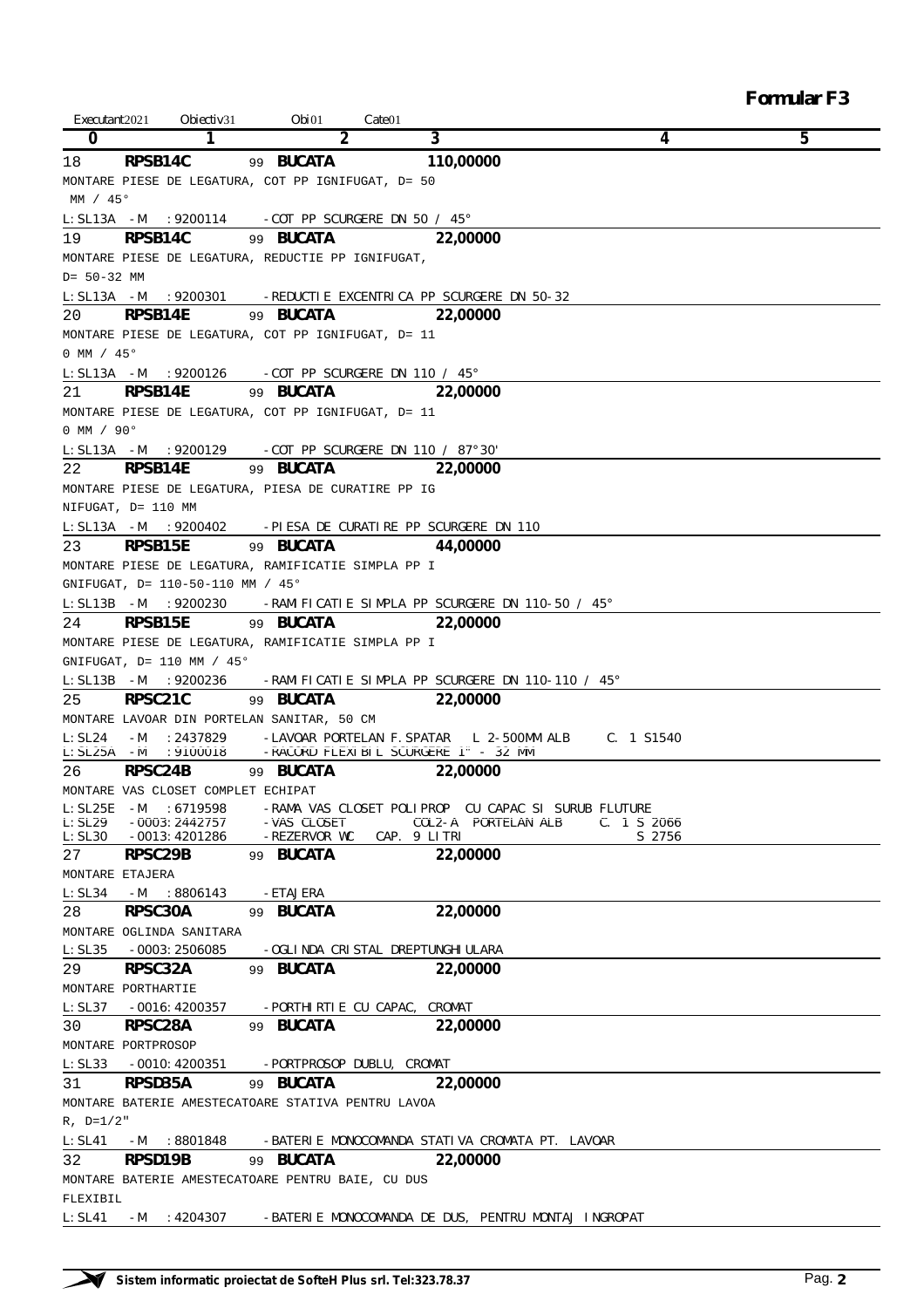*Formular F3*

| Executant 2021 | Obiectiv <sub>31</sub>             | Obi01                                              | Cate 01                                                                                         |                                                                                                                                           |   |
|----------------|------------------------------------|----------------------------------------------------|-------------------------------------------------------------------------------------------------|-------------------------------------------------------------------------------------------------------------------------------------------|---|
| 0              | 1                                  | 2                                                  | 3                                                                                               | 4                                                                                                                                         | 5 |
| 33             | RPSD25A                            | 99 BUCATA                                          | 44,00000                                                                                        |                                                                                                                                           |   |
|                | MONTARE ROBINET DE TRECERE, D=1/2" |                                                    |                                                                                                 |                                                                                                                                           |   |
| L:SL42         | $-M$<br>:4204425                   |                                                    |                                                                                                 | -ROB. DE TRECERE CU SFERA PT.APA, TIP FI-FI CU D=1/2"                                                                                     |   |
| 34             | RPSD20A                            | 99 BUCATA                                          | 44,00000                                                                                        |                                                                                                                                           |   |
|                |                                    | MONTARE ROBINET DE TRECERE COLTAR D=1/2"           |                                                                                                 |                                                                                                                                           |   |
| L:SL41         | :9820076<br>$-M$                   |                                                    | -ROBINET TRECERE COLTAR CU SFERA 1/2"                                                           |                                                                                                                                           |   |
| 35             | <b>RPSD20A</b>                     | 99 BUCATA                                          | 22,00000                                                                                        |                                                                                                                                           |   |
|                |                                    | MONTARE ROBINET DE TRECERE COLTAR $D=1/2$ "-3/8"   |                                                                                                 |                                                                                                                                           |   |
| L:SL41         | $-M$<br>:982007A                   |                                                    | -ROBINET TRECERE COLTAR CU SFERA 1/2" - 3/8"                                                    |                                                                                                                                           |   |
| 36             | RPSB25B                            | 99 BUCATA                                          | 22,00000                                                                                        |                                                                                                                                           |   |
|                |                                    | MONTARE RIGOLA SCURGERE CU GRATAR INOX, L=1000 MM, |                                                                                                 |                                                                                                                                           |   |
|                | IESIRE VERTICALA, D=50MM           |                                                    |                                                                                                 |                                                                                                                                           |   |
| ASIMILAT       |                                    |                                                    |                                                                                                 |                                                                                                                                           |   |
| L:SL19         | -M<br>:2282785                     |                                                    | -RIGOLA DE SCURGERE DIN INOX CU GRATAR INOX L=1000                                              |                                                                                                                                           |   |
| 37             | RPSC28B                            | 99 BUCATA                                          | 22,00000                                                                                        |                                                                                                                                           |   |
|                | MONTARE BARA + PERDEA PENTRU DUS   |                                                    |                                                                                                 |                                                                                                                                           |   |
| ASIMILAT       |                                    |                                                    |                                                                                                 |                                                                                                                                           |   |
| L:SL33         | :2020634<br>$-M$                   |                                                    | -PERDEA BAIE PVC ALBA DIMENSIUNI (LXH) 2.40X2.00 M                                              |                                                                                                                                           |   |
| 38             | RPSC29B                            | 99 BUCATA                                          | 44,00000                                                                                        |                                                                                                                                           |   |
|                |                                    | MONTARE BARA STABILIZATOARE (SUPORT SUSTINERE) PEN |                                                                                                 |                                                                                                                                           |   |
|                | TRU PERSOANE CU DIZABILITATI       |                                                    |                                                                                                 |                                                                                                                                           |   |
| L:SL34         | $-M$<br>:9500090                   |                                                    | -SUPORT SUSTINERE PENTRU PERSOANE CU DIZABILITATI                                               |                                                                                                                                           |   |
| 39             | RPSC32A                            | 99 BUCATA                                          | 22,00000                                                                                        |                                                                                                                                           |   |
|                |                                    | INLOCUIRE SCAUN DUS PENTRU PERSOANE CU DIZABILITAT |                                                                                                 |                                                                                                                                           |   |
| I              |                                    |                                                    |                                                                                                 |                                                                                                                                           |   |
| L:SL37         | $-M$<br>:8806843                   | -SCAUNEL CABINA DUS ALB                            |                                                                                                 |                                                                                                                                           |   |
| 40             | RPCO56A                            | 99 MP                                              | 55,38000                                                                                        |                                                                                                                                           |   |
|                | DEMONTARE MASTI DIN GIPSCARTON     |                                                    |                                                                                                 |                                                                                                                                           |   |
| 41             | <b>RPCJ34A</b>                     | 99 MP                                              | 310,77000                                                                                       |                                                                                                                                           |   |
|                |                                    | SPALAREA MANUALA A SUPRAFETELOR LA PERETI SI TAVAN |                                                                                                 |                                                                                                                                           |   |
| Ε              |                                    |                                                    |                                                                                                 |                                                                                                                                           |   |
| 42             | OCD46A1                            | 99 ZECI MP                                         | 5,53800                                                                                         |                                                                                                                                           |   |
|                |                                    | MASTI DIN GIPSC.-FIXARE DE PERETE PL.NORMALA 1STR. |                                                                                                 |                                                                                                                                           |   |
|                |                                    | 12.5MM GKB\MONT.CD 60\H.MAX=10M W623               |                                                                                                 |                                                                                                                                           |   |
|                |                                    |                                                    | C:01:1.00:PT.FOLOSIREA PLACILOR DE GIPSCARTON REZISTENTE LA FOC SI UMIDITATE                    |                                                                                                                                           |   |
|                |                                    |                                                    |                                                                                                 |                                                                                                                                           |   |
|                | L:QC001C -0003:8527047             |                                                    |                                                                                                 | -PLACI GIPSCARTON REZ.LA UMIDITATE GKBI 12.5MM 1200/2600<br>L:QC002C -0002:8535051 - PROFIL TRASVERSAL CD 60/0.6/3000 DIN OTEL GALVANIZAT |   |
|                |                                    |                                                    | $\emph{L:QC007A -M} \quad : 2616142 \quad \quad -\emph{SALTER VATA MINERALA 50 MM, NECASERATA}$ |                                                                                                                                           |   |
|                | $L:QC050 -0001:0006702$            |                                                    | -MACARA DE FEREASTRA 0,15TF                                                                     |                                                                                                                                           |   |
| 43             | <b>RPCJ18C</b>                     | 99 MP                                              | 255,39000                                                                                       |                                                                                                                                           |   |
|                |                                    | GLET DIN IPSOS GROSIER LA PERETI SI TAVANE, 3 MM G |                                                                                                 |                                                                                                                                           |   |
| ROSIME         |                                    |                                                    |                                                                                                 |                                                                                                                                           |   |
| 44             | RPCJ18D                            | 99 MP                                              | 366,15000                                                                                       |                                                                                                                                           |   |
|                |                                    | GLET DIN IPSOS DE FINISAJ LA PERETI SI TAVANE, 1 M |                                                                                                 |                                                                                                                                           |   |
| M GROSIME      |                                    |                                                    |                                                                                                 |                                                                                                                                           |   |
| 45             | RPCE01B                            | 99 MP                                              | 366,15000                                                                                       |                                                                                                                                           |   |
|                |                                    | AMORSARE SUPRAFETE PENTRU EXECUTARE ZUGRAVELI LAVA |                                                                                                 |                                                                                                                                           |   |
| BILE           |                                    |                                                    |                                                                                                 |                                                                                                                                           |   |
| 46             | RPCR24A                            | 99 MP                                              | 366,15000                                                                                       |                                                                                                                                           |   |
|                |                                    | ZUGRAVELI INTERIOARE LAVABILE, LA PERETI SI TAVANE |                                                                                                 |                                                                                                                                           |   |
| $L: LCGSK -M$  | :9C00326                           |                                                    | -VOPSEA LAVABILA PENTRU INTERIOR - CULOARE ALBA                                                 |                                                                                                                                           |   |
| 47             | H1B16G                             | 82 MP                                              | 108,86000                                                                                       |                                                                                                                                           |   |
|                |                                    | PROTEJARE SUPRAFETE PRIN ACOPERIRE CU FOLIE DE POL |                                                                                                 |                                                                                                                                           |   |
| IETILENA       |                                    |                                                    |                                                                                                 |                                                                                                                                           |   |

 $\overline{\phantom{0}}$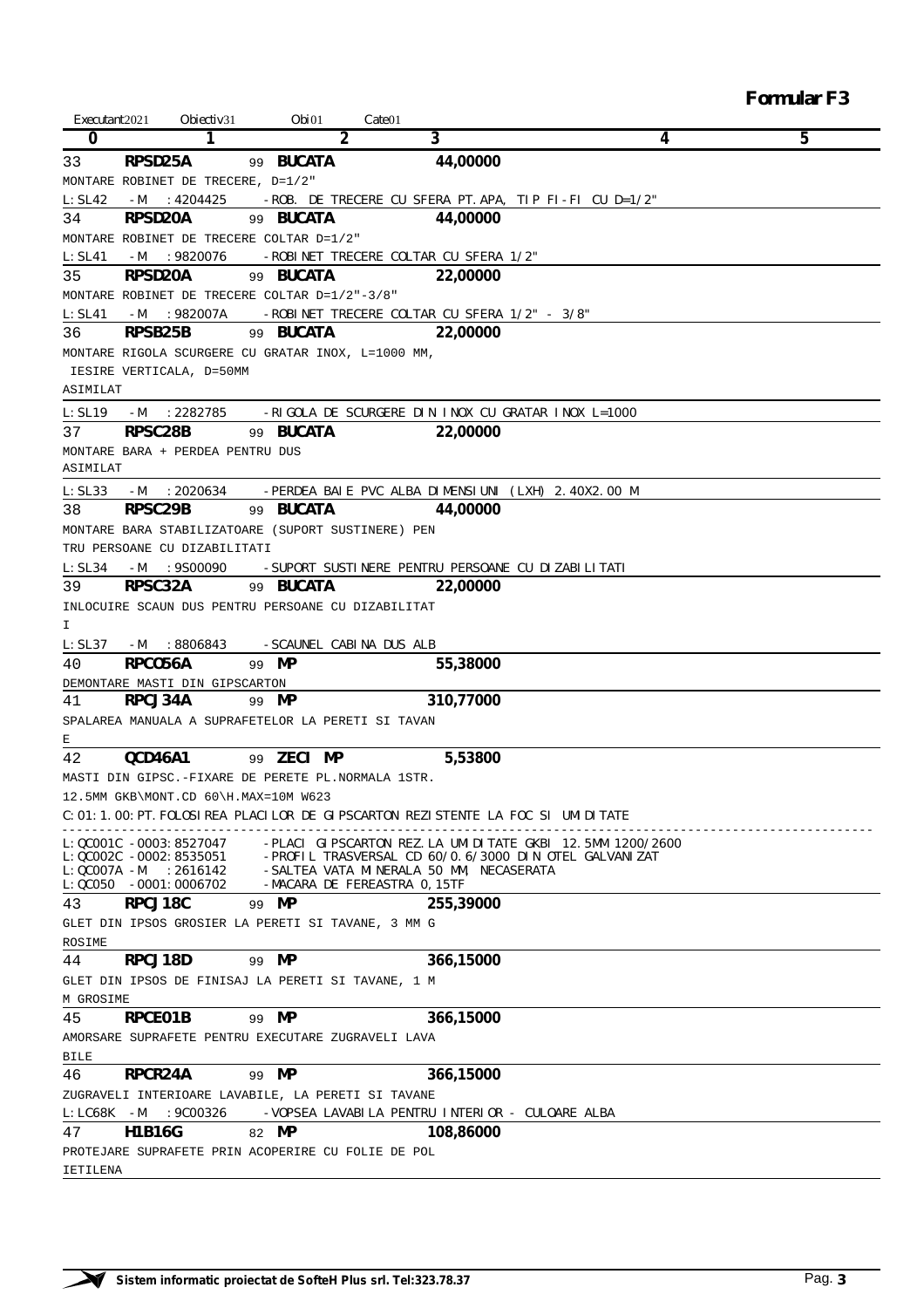| <b>Formular F3</b> |  |
|--------------------|--|
|--------------------|--|

| Executant 2021    | Obiectiv <sub>31</sub>                                              | Obi01                           | $\textit{Cate}$ 01 |                                        |                                                         |   |
|-------------------|---------------------------------------------------------------------|---------------------------------|--------------------|----------------------------------------|---------------------------------------------------------|---|
| 0                 | 1                                                                   |                                 | 2                  | 3                                      | 4                                                       | 5 |
| 48                | RPCM33A                                                             | MP<br>99                        |                    | 278,78000                              |                                                         |   |
|                   | DEMONTAREA PLACAJELOR DIN FAIANTA CERAMICA LA PERE                  |                                 |                    |                                        |                                                         |   |
| TΙ                |                                                                     |                                 |                    |                                        |                                                         |   |
| 49                | RPCJ35A                                                             | 99 MP                           |                    | 237,83000                              |                                                         |   |
|                   | DESFACERE TENCUIELI INTERIOARE DRISCUITE LA PERETI                  |                                 |                    |                                        |                                                         |   |
| 50                | RPCJ04C                                                             | 99 MP                           |                    | 237,83000                              |                                                         |   |
|                   | TENCUIELI INTERIOARE DRISCUITE LA PERETI                            |                                 |                    |                                        |                                                         |   |
| 51                | RPCM22C                                                             | MP<br>99                        |                    | 278,78000                              |                                                         |   |
|                   | PLACAJE DIN FAIANTA CERAMICA LA PERETI SI STALPI,                   |                                 |                    |                                        |                                                         |   |
|                   | MONTATE CU ADEZIV                                                   |                                 |                    |                                        |                                                         |   |
| L:LC52D           | :9C00683<br>$-M$                                                    | -ADEZIV PENTRU PLACAJE CERAMICE |                    |                                        |                                                         |   |
| $L$ : LC6 4E      | :9C00676<br>–М                                                      | -PLACI DE FAIANTA CERAMICA      |                    |                                        |                                                         |   |
| 52                | RPCO56A                                                             | 99 MP                           |                    | 38,85000                               |                                                         |   |
|                   | DEMONTARE TAMPLARIE DIN LEMN SAU MASE PLASTICE (US                  |                                 |                    |                                        |                                                         |   |
|                   | I INTERIOARE 1 CANAT)                                               |                                 |                    |                                        |                                                         |   |
| 53                | <b>RPCP34A</b>                                                      | 99 MP                           |                    | 38,85000                               |                                                         |   |
|                   | MONTARE USI DIN PROFILE DIN MASE PLASTICE 1 CANAT                   |                                 |                    |                                        |                                                         |   |
| $L$ : $L$ C33 $E$ | -0016:6720292                                                       |                                 |                    | -USI DIN PROFILE PVC TIP REHAU S730 3C |                                                         |   |
| 54                | RPCJ06A                                                             | 99 M                            |                    | 230,20000                              |                                                         |   |
|                   | REPARATII TENC. INT. IN JURUL TOC. SI PERV. CU MORT. VA             |                                 |                    |                                        |                                                         |   |
|                   | R CIM. MARCA 100-T CU SPALETII: DREPTI < 15CM LATIME                |                                 |                    |                                        |                                                         |   |
| 55                | QCD09A02                                                            | 99 ZECI M                       |                    | 29,27000                               |                                                         |   |
|                   | PROTEJARE MUCHII CU PROFIL SPECIAL, METALIC, LA PE                  |                                 |                    |                                        |                                                         |   |
|                   | RETII DE GIPSCARTON                                                 |                                 |                    |                                        |                                                         |   |
|                   | L:QC002E -0004:8535103                                              |                                 |                    |                                        | -PROFIL (SINA)PT.PROT.COLTURI P.GC 31/31/3000 (ZINCATA) |   |
| 56                | RPCK42C                                                             | 99 MP                           |                    | 108,86000                              |                                                         |   |
|                   | DESFACERE PARDOSELI RECI DIN PLACI DE GRESIE CERAM                  |                                 |                    |                                        |                                                         |   |
| ICA               |                                                                     |                                 |                    |                                        |                                                         |   |
| 57                | RPCK42A                                                             | 99 MP                           |                    | 108,86000                              |                                                         |   |
|                   | DESFACERE STRAT SUPORT PENTRU PARDOSELI DIN SAPA M                  |                                 |                    |                                        |                                                         |   |
|                   | 100-T, 10 CM GROSIME                                                |                                 |                    |                                        |                                                         |   |
| 58                | <b>RPCU05F</b>                                                      | 99 BUCATA                       |                    | 22,00000                               |                                                         |   |
|                   | EXECUTARE STRAPUNGERI (CAROTE D=110 MM), PENTRU CO                  |                                 |                    |                                        |                                                         |   |
|                   | NDUCTE, IN PLANSEE                                                  | DIN BETON ARMAT                 |                    |                                        |                                                         |   |
| 59                | RPCK01B                                                             | 99 MP                           |                    | 108,86000                              |                                                         |   |
|                   | STRAT SUPORT PENTRU PARDOSELI DIN MORTAR M100-T, 3                  |                                 |                    |                                        |                                                         |   |
| CM GROSIME        |                                                                     |                                 |                    |                                        |                                                         |   |
| 60                | RPCE01B                                                             | 99 MP                           |                    | 387,64000                              |                                                         |   |
|                   | AMORSARE SUPRAFETE PENTRU APLICARE IZOLATII HIDROF                  |                                 |                    |                                        |                                                         |   |
| UGE LA RECE       |                                                                     |                                 |                    |                                        |                                                         |   |
| 61                | RPCE11A                                                             | 99 MP                           |                    | 387,64000                              |                                                         |   |
|                   | IZOLATII HIDROFUGE EXECUTATE LA RECE                                |                                 |                    |                                        |                                                         |   |
| 62                | RPCK24B                                                             | 99 MP                           |                    | 108,86000                              |                                                         |   |
|                   | PARDOSELI DIN PLACI DE GRESIE CERAMICA ANTIDERAPAN                  |                                 |                    |                                        |                                                         |   |
|                   | TA, MONTATE CU ADEZIV                                               |                                 |                    |                                        |                                                         |   |
| $L: LC64A$ -M     | :9C00665                                                            | -PLACI DE GRESIE CERAMICA       |                    |                                        |                                                         |   |
| 63                | RPEF23B                                                             | 99 BUCATA                       |                    | 22,00000                               |                                                         |   |
|                   | DEMONTARE CORPURI DE ILUMINAT                                       |                                 |                    |                                        |                                                         |   |
| 64                | RPEF02A                                                             | 99 <b>BUCATA</b>                |                    | 22,00000                               |                                                         |   |
|                   | MONTARE CORP DE ILUMINAT CU TUBURI LED, TIP FIPAD                   |                                 |                    |                                        |                                                         |   |
| 2X18 W            |                                                                     |                                 |                    |                                        |                                                         |   |
| L:EL21B           | :9004014<br>$-M$                                                    |                                 |                    |                                        | -CORP DE ILUMINAT FLUORESCENT ETANS FIPAD 05 - 2 X 18 W |   |
| 65                | RPEF12B                                                             | 99 BUCATA                       |                    | 44,00000                               |                                                         |   |
|                   |                                                                     |                                 |                    |                                        |                                                         |   |
|                   | MONTARE TUBURI LED 8W, 600 MM, 800 LM, G13<br>L:EL21Y -0217:5102334 |                                 |                    |                                        |                                                         |   |
|                   |                                                                     |                                 |                    | $-TUB$ LED 600 MM, 8 W, 800 LM, G13    |                                                         |   |

 $\overline{\phantom{a}}$